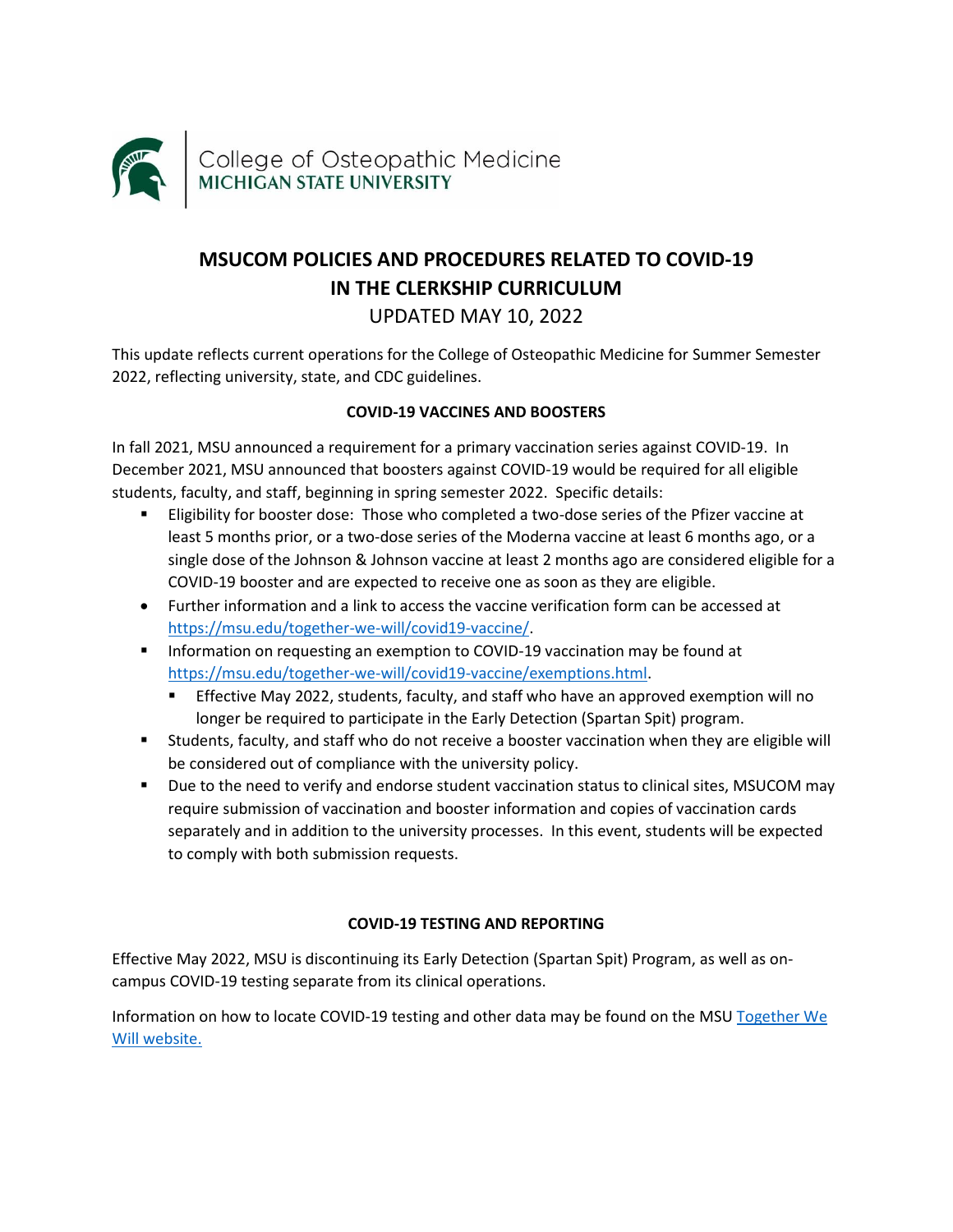### **CLERKSHIP STUDENT PROTOCOLS (OMS-III AND OMS-IV)**

#### **Screening for symptoms**

Clerkship students are to submit a daily online screening form. Each student receives the individual link daily to their msu.edu email. The survey must be completed prior to work each day and by 11:59pm on non-workdays.

#### **Screening for symptoms**

Symptoms of COVID-19 include:

- At least one of the following:
	- o Shortness of breath or difficulty breathing
	- o Cough
	- o A fever (Fever is temperature 100.4 or felt feverish)
	- o Loss of taste or smell
- Two or more of the following:
	- o Chills
	- o Muscle Aches
	- o Headaches
	- o Sore Throat
	- o Worsening congestion or runny nose
	- o Nausea, vomiting or diarrhea

#### **If you have a positive screen for symptoms on the form:**

- Seek COVID-19 PCR testing as soon as possible. For significant and/or worsening symptoms, seek medical attention.
- Isolate from others while awaiting testing
- You will have communication from Dr. Enright within 12 hours of your screen. Please feel free to email any questions to [enright4@msu.edu.](mailto:enright4@msu.edu)
	- o Communication
		- Dr. Enright will communicate any requirement to self-isolate to the student's rotation site medical education office (student coordinator and Director of Medical Education). The student will be cc'd on this communication.
		- **•** Dr. Enright will communicate any requirement to self-isolate to the appropriate MSUCOM department(s) for additional online (virtual) content for continued progress on the rotation. The student will be cc'd on this communication and should expect a separate email from the Course Assistant listed on the syllabus providing online content/information. If the student does not receive that information, please contact the Course Assistant. Provided the virtual content is completed satisfactorily, there will not be a need to reschedule any missed time on the rotation. If at any time the student does not feel well enough to complete the material, the student should notify Dr Enright.
		- Student communication-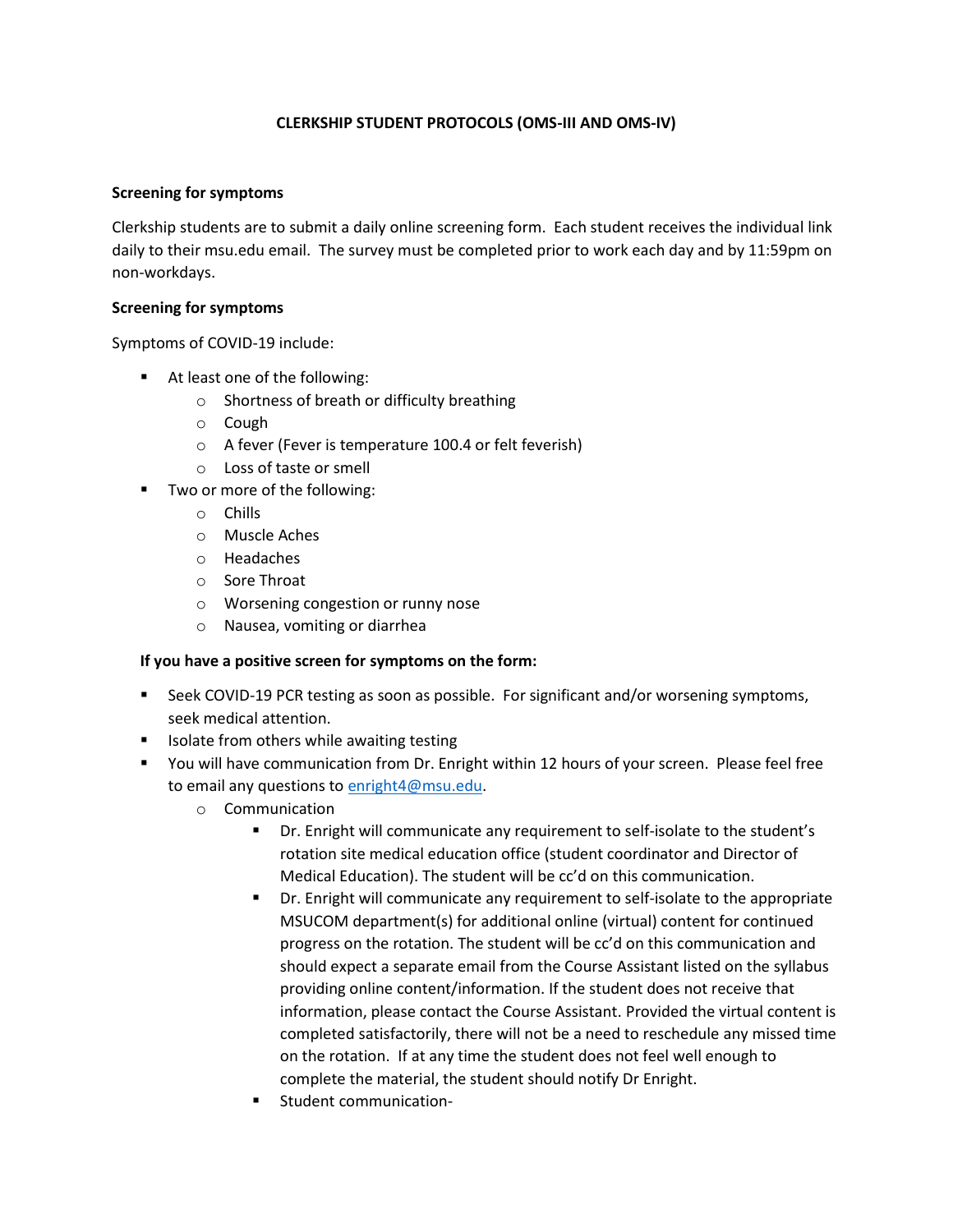- The student will communicate any isolation absence to rotation team members, including the attending physician.
- Provide COVID-19 PCR testing results to Dr. Enright. A positive result will require further action.
- The student will provide an account of symptoms, including temperature to Dr Enright during isolation and prior to resuming clinical duties.
- Return to rotations when students have a negative COVID-19 PCR test include improvement in symptoms and afebrile for 24 hours or more.
	- $\circ$  Dr. Enright will communicate readiness for return to the rotation site prior to student return to clinical duties.

\*\*If the rotation site has a stricter procedure for medical students, the student and MSUCOM will adhere to the rotation site procedure.

# **COVID-19 Diagnosis**

A report of a COVID-19 diagnosis (PCR or antigen) requires the student to isolate and report positive test to Dr Enright via the MSUCOM Clerkship Daily COVID Screen or [enright4@msu.edu.](mailto:enright4@msu.edu) Isolation time for a student who tests positive will be 5 days.

- Asymptomatic or symptoms resolving at isolation day 5 (without fever) may be able to return to clinical duties with a mask for an additional 5 days
- Symptomatic or worsening symptoms or fever at day 5 will result in an additional days of isolation until symptoms resolving, including no fever for >24 hours. Upon return, the student will be required to mask for a total of 10 days from diagnosis or symptom onset, whichever occurred first.

# Communication

- Dr. Enright will communicate both the requirement for isolation and return to clinical duties to the rotation site
- Dr. Enright will communicate the requirement for isolation to the appropriate MSUCOM department to provide online (virtual) rotation content.
- The student will notify the rotation team, including attending physician, of the need for isolation.
- The student will notify the MSU COVID-19 Triage Line at 855-958-2678.

\*\*If the rotation site has a stricter procedure for medical students, the student and MSUCOM will adhere to the rotation site procedure.

# **COVID-19 Exposure (work or household/social exposure)**

An exposure includes someone who was within 6 feet of an infected person for a cumulative total of 15 minutes or more over a 24-hour period without appropriate PPE. Caring for a patient diagnosed with COVID-19 while using appropriate PPE (N95 mask, protective eyewear, gown, gloves) is not considered an exposure.

• Exposures must be reported to the MSUCOM Clerkship Daily COVID Screen or [enright4@msu.edu.](mailto:enright4@msu.edu) Dr. Enright will contact the student within 12 hours of the exposure report.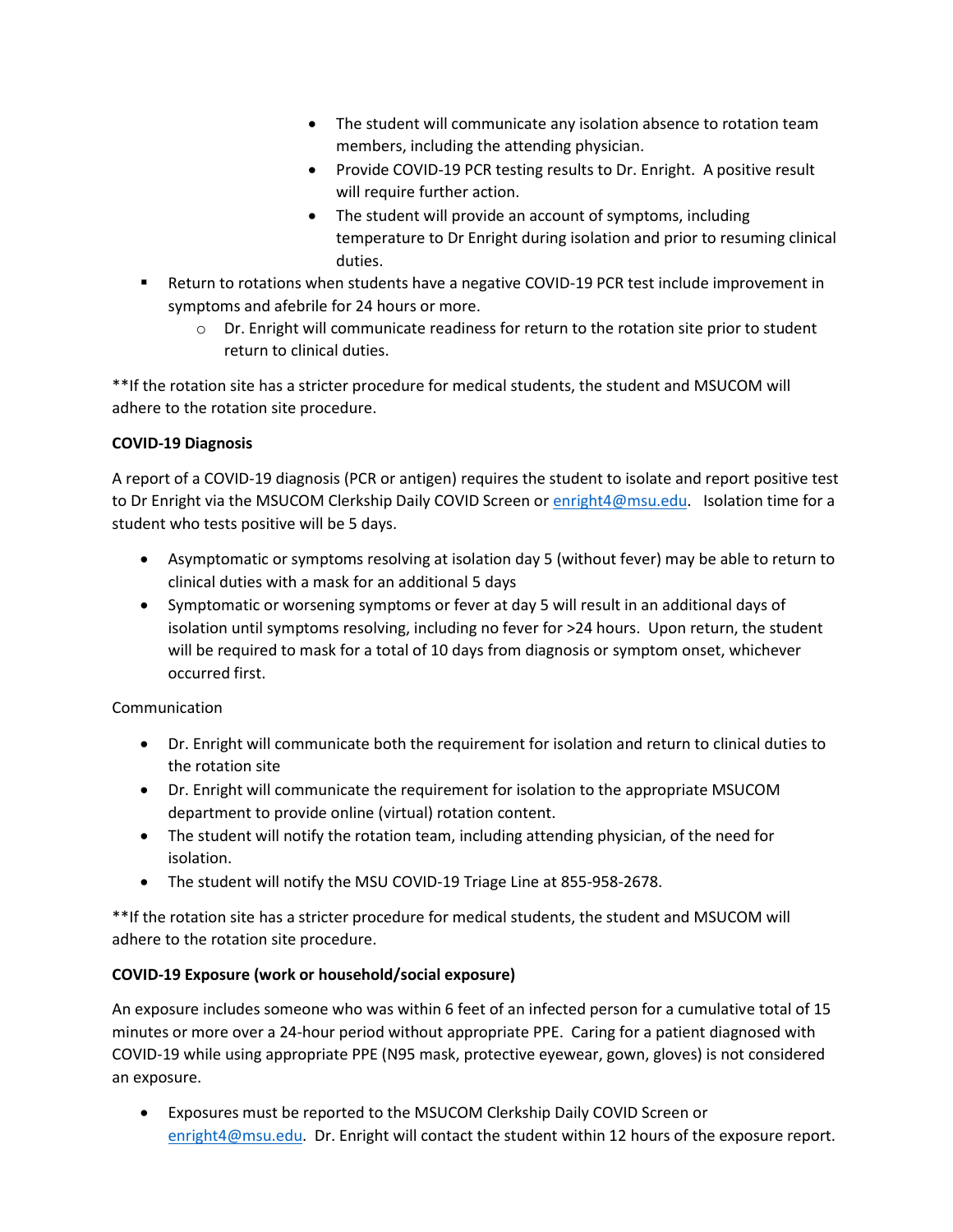- o All exposures will require a COVID-19 PCR test at day 5-7 from the last day of the exposure. Test results must be reported to Dr. Enright [\(enright4@msu.edu\)](mailto:enright4@msu.edu).
- $\circ$  An exposure quarantine (no clinical work) will be required for the following students, even if asymptomatic.
	- Unvaccinated students
	- Students beyond 5 months of the primary Pfizer series without a booster
	- Students beyond 6 months of the primary Moderna series without a booster
	- Students beyond 2 months of the J&J vaccine without a booster
	- Students that received a booster less than 14 days prior to exposure
		- Communication
			- o Dr. Enright will communicate the need for quarantine to the rotation site
			- o Dr. Enright will communicate the need for quarantine to the MSUCOM Department that will provide online (virtual) rotation content.
			- o The student will communicate the need for quarantine to the rotation team, including the attending physician.
- o All students will carefully monitor for symptoms and report any symptoms to MSUCOM Clerkship Daily COVID Screen o[r enright4@msu.edu.](mailto:enright4@msu.edu)

\*\*If the rotation site has a stricter procedure for medical students, the student and MSUCOM will adhere to the rotation site procedure.

#### **Clinical site protocols**

Each rotation site may have specific policies or procedures relating to COVID-19. As an MSUCOM at these sites, you are expected to follow all site-specific protocols, as well as the MSU mask and vaccine mandates.

#### **Travel**

Domestic Travel:

While traveling within the United States, please continue to use measures that help to limit the spread of COVID-19; e.g., masks, hand hygiene, avoiding crowds, etc. There are no requirements to quarantine on return from travel, but you are expected to monitor for symptoms as outlined above.

Per the CDC guidelines, anyone who is unvaccinated should obtain a PCR test on day 3-5 after return from any travel. Vaccinated individuals should monitor for symptoms for 10 days.

#### International Travel:

Anyone traveling internationally is also advised to continue measures to limit the spread as described above. For international travel, per the CDC guidelines, students regardless of vaccination status, should obtain a PCR test on day 3-5 after return. Students are asked to report any upcoming or recently completed travel on the Daily COVID Screen. Dr. Pfotenhauer then sends an email to the student with instructions on when to test. Student return date, country of travel, and projected testing dates are recorded and reviewed regularly by Dr. Pfotenhauer.